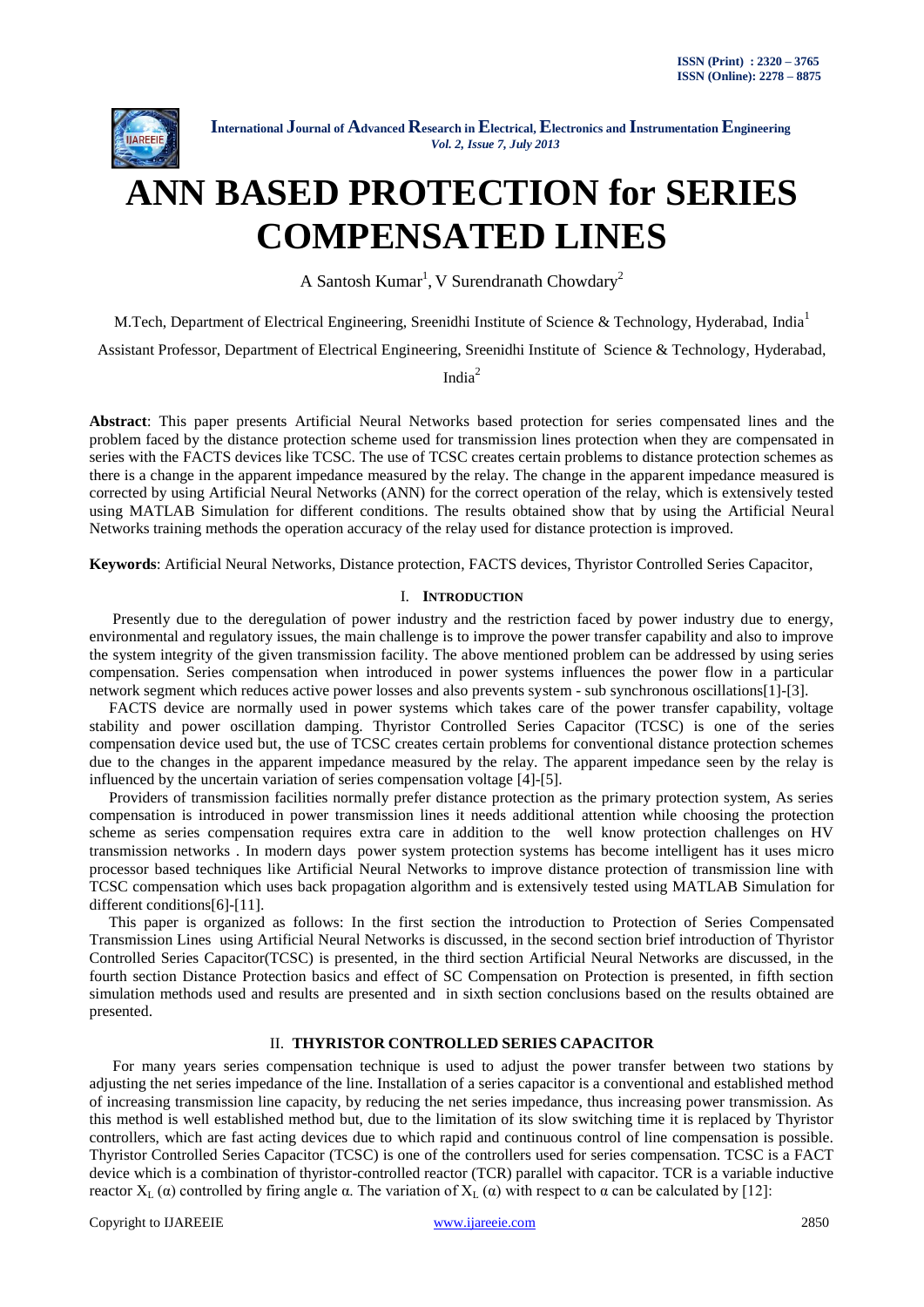

$$
X_{L}(\alpha) = X_{L} \left( \frac{\prod \square}{\prod \square - 2(\alpha) - \sin(\alpha)} \right) \qquad \qquad \dots \qquad (1)
$$

The controlled reactor is placed across the series capacitor, so that TCSC can be modelled as a variable parallel LC circuit, made of a fixed capacitive impedance Xc, and a variable inductive impedance  $X_L(\alpha)$ , as follows,

$$
X_{\text{TCSC}} = \frac{X_c X_L(\alpha)}{X_L(\alpha) - X_c}
$$
 \n........(2)

where  $\alpha$  is the delay angle measured from the peak of the capacitor voltage (or, equivalently, the zero-crossing of the line current). For  $\alpha$  between 0 to 90,  $X_L(\alpha)$  is varied from minimum value ( $X_L = \omega L$ ) to its maximum (infinity), hence effective reactance of TCSC starts increasing from its minimum value of  $(X_1X_2(X_1,X_2))$  at  $\alpha=0$ , to till occurrence of parallel resonance condition at  $Xc = X_L(\alpha)$ , theoretically  $X_{TCSC}$  is infinite which is known as inductive region. Still increasing of  $X_L(\alpha)$  gives capacitive region, here TCSC reactance  $X_{Tcsc}(\alpha)$  starts decreasing from infinity point to minimum value of capacitive reactance  $X_c = 1/\omega C$ . Fig. 2 shows the impedance characteristic curve of TCSC versus the firing angle α. From figure we see that both capacitive and inductive regions are possible by varying firing angle (α).

 In practical scheme, the TCSC is usually made with a Metal Oxide Varistor (MOV) and a bypass switch used as protective devices, as per Fig. 1 MOV, which is a nonlinear resistor, protects the TCSC against high capacitor overvoltage by providing a alternate path for the fault current. The V-I characteristic of MOV is calculated by the following exponential equation:

$$
I_{\text{mov}} = I_{\text{Ref}} \left( \frac{V_{\text{mov}}}{V_{\text{Ref}}} \right)^q \dots (3)
$$

where  $I_{\text{MOV}}$  and  $V_{\text{MOV}}$  are MOV current and voltage;  $I_{\text{Ref}}$  and  $V_{\text{Ref}}$  are the reference quantities and q is an exponent of the characteristic. A circuit breaker is also present across the TCSC to bypass it if a severe fault or equipment malfunction occurs. There is also provision for a current limiting inductor, Ld, in the circuit breaker branch to restrict the capacitor current during the bypass operation



## *A. Different Modes Of Operation*

 By changing the firing angle of the thyristors the effective reactance of the TCR is varied. This variable TCR reactance in parallel with a fixed capacitor combination makes the TCSC to operate in four different modes; blocking mode; bypass mode; capacitive boost mode; and inductive boost mode. Since we are interested in the problem faced by the protection scheme in this paper we only take up the capacitive boost mode which is used for increasing the power transfer capability of the particular line segment.

#### *B.* Capacitive Boost Mode

 In capacitive boost mode of operation a trigger pulse is supplied to the thyristor having forward voltage just before the capacitor voltage crosses the zero line, so a capacitor discharge current pulse will circulate through the parallel inductive branch. The discharge current pulse adds to the line current through the capacitor and causes a capacitor voltage that adds to the voltage caused by the line current. The capacitor peak voltage thus will be increased in proportion to the charge that passes through the thyristor branch. The fundamental voltage also increases almost proportionally to the charge. From the system point of view, this mode inserts capacitors to the line up to nearly three times the fixed capacitor. This is the normal operating mode of TCSC.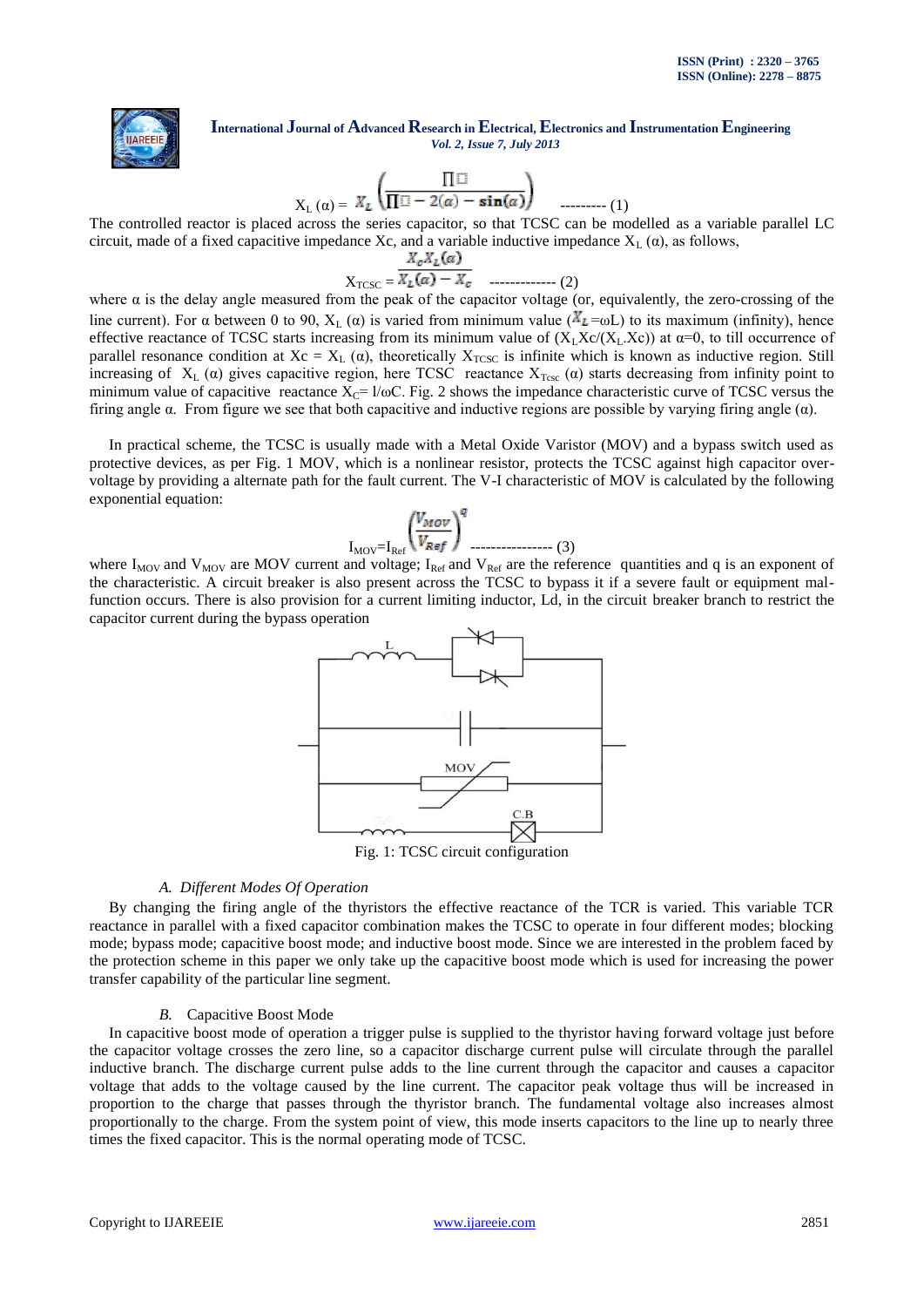



Fig. 2: TCSC reactance versus delay angle α

## III. **ARITIFICAL NEURAL NETWORKS**

 An Artificial Neural Network, just named as Neural Network, is a mathematical model inspired by biological neural networks. A neural network consists of an interconnected group of artificial neurons, and it processes information using a connectionist approach to computation. In most cases a neural network is an adaptive system changing its structure during a learning phase. Neural networks are used for modelling complex relationships between inputs and outputs or to find patterns in data. There are

- Modelling
- **Forecasting and prediction**
- Estimation and Control

To train an ANN using BP to solve a specific problem there are generally four major steps in the training process:

- Step 1- Assemble the suitable training data
	- Step 2- Create the network object
	- Step 3- Train the network and
	- Step 4- Simulate the network response to new inputs.



Fig. 3: Architecture of artificial neural network

#### IV.**DISTANCE PROTECTION BASICS AND EFFECTS OF SC ON PROTECTION**

### *A. DISTANCE RELAYS*

Distance relays, as the name says, measures distance. This is true in case of transmission line, as distance relay measures the impedance between the relay point and the fault location. This impedance is proportional to the length of the conductor, and hence to the distance between the relaying point and the fault [13].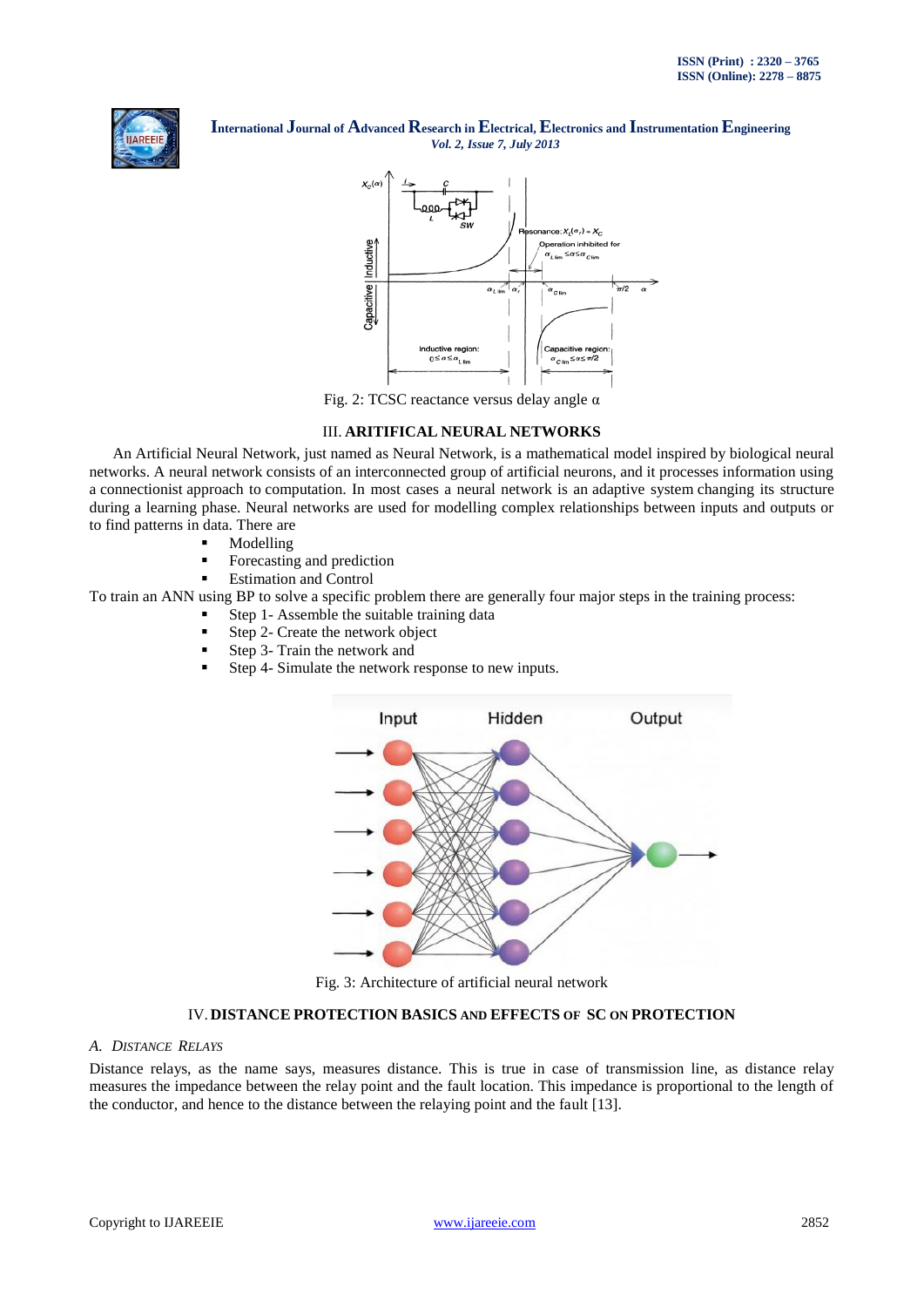

# *B. Zones Of Protection*

Basically distance protection has instant directional Zone 1 protection and one or more time delayed zones. Numerical distance relays consists up to five zones, of which some are used in the reverse direction. The instant Zone I protection setting is up to 85% of the protected line using Numerical distance relays. The Zone 2 protection setting should be at least 120% of the protected line impedance. Zone 3 reach should be set to at least 1.2 times the impedance presented to the relay for a fault at the remote end of the second line section [13]. Typical reach for a 3-zone distance protection are shown in Fig.4.



Fig. 4: Typical 3 zones of distance protection relay

where AB Protected line θ Line angle AP Impedance setting

## *C. Effect Of Tcsc On Distance Protection*

Series compensation using TCSC plays a crucial role in loaded transmission lines. The usage of TCSC in transmission networks requires additional studies into the expected performance of the new system and also the influence on the operation of existing protection control and monitoring systems. Due to the introduction of series capacitance in the line, the line reactance creates problems for the effective operation of impedance based distance relays. The relays, which make use of impedance measurements in order to determine the presence and location of faults, are "fooled" by installed series capacitance on the line when the presence or absence of the capacitor in the fault circuit is not known priori.

 TCSCs and their overvoltage protection devices (typically Metal Oxide Varistors (MOVs) and/or air gaps), in spite of their beneficial effects on the power system performance, introduce additional problems and make the operating conditions unfavourable for the protective relays that use conventional techniques and include phenomena such as voltage and/or current inversion, sub harmonic oscillations, and additional transients caused by the air gaps triggered by thermal protection of the MOVs. The apparent reactance and resistance seen by the relay are affected due to the variation of series compensation voltage during the fault period.

## *D. Effect Of Tcsc On Zones Of Protection For A Distance Relay*

 Due to the introduction of TCSC the apparent reactance and resistance seen by the relay are affected due to the variation of series compensation voltage during the fault period. Due to which the Conventional relay gets tripped unnecessarily even though the fault is not present in its zone of protection [3], [5].

 Introduction of TCSC results in the changes of zones of protection of normally set distance relay used for transmission line protection. Fig.5 shows the zones of protection of a transmission line when TCSC is introduced, and Fig. 6 shows the combination of Fig. 4 and Fig. 5 to get a clear understanding of presence of TCSC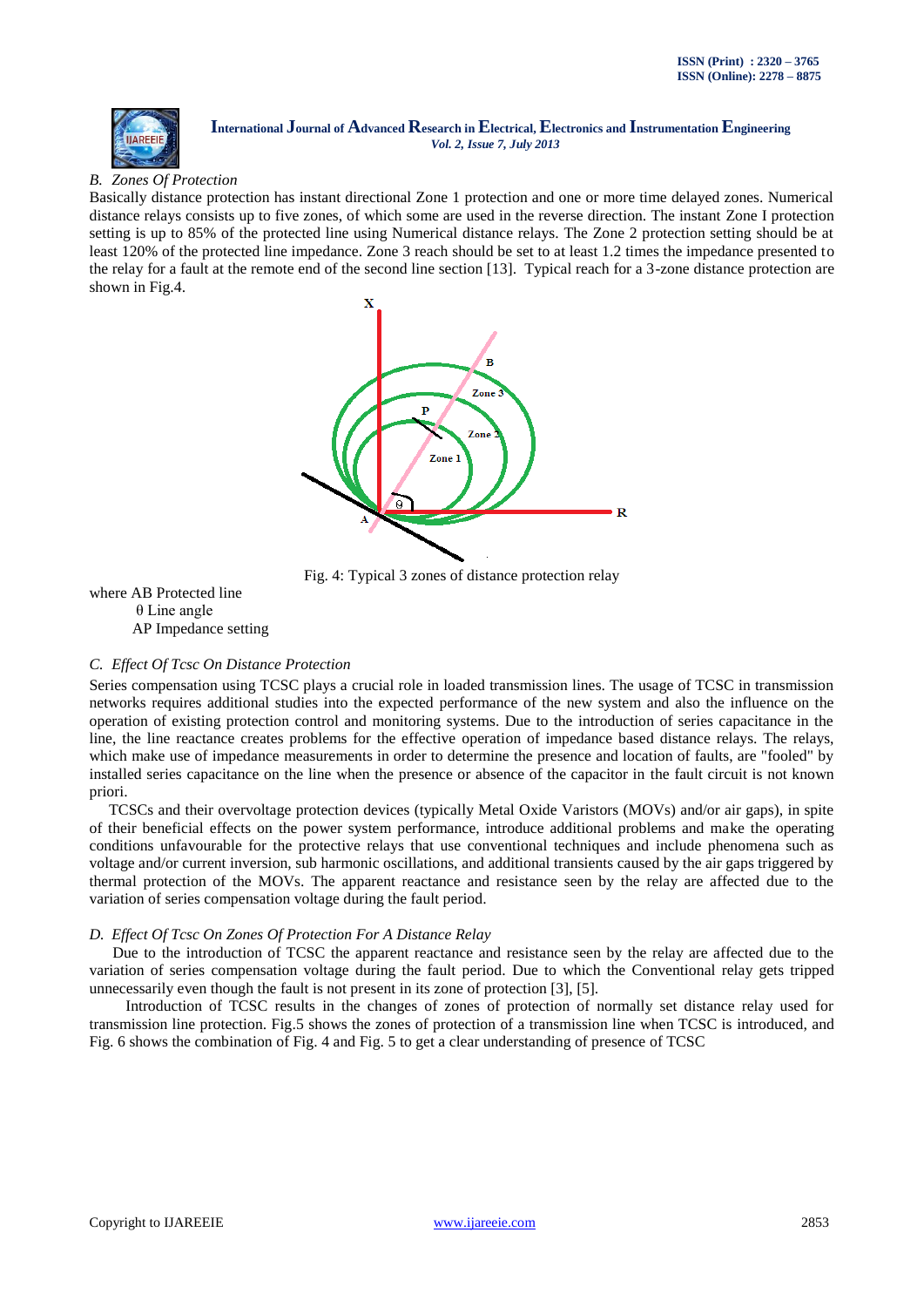



Fig. 5: Zones of protection of a transmission line with TCSC



Fig. 6: Combination of Zones of Protection for normal relay and TCSC operation where AB Protected line

θ Line angle

AP Impedance setting

#### V. **SIMULATION AND RESULTS**

 The test system used for in this paper is a 500KV, 60 Hz power system which has two sources corresponding to two areas joined by a 400km transmission line. The system parameters used for simulation are given in table (1) in Appendix. In this system the TCSC is placed in the middle of the transmission line as per the single line diagram shown in fig. 7



Fig.: 7 Single-line diagram of the test system

Copyright to IJAREEIE [www.ijareeie.com](http://www.ijareeie.com/) 2854 The model shown in the single line diagram is modelled for computer simulation in MATLAB/Simulink environment. After the simulation waveforms for different operating conditions are taken Fig. 8 and Fig. 9 shows a three phase voltage and current waveforms without TCSC in the system. Fig.10 and Fig.11 shows the voltages and current waveforms with TCSC present in the system. Fig. 11 also shows that whenever a fault occurs on the system the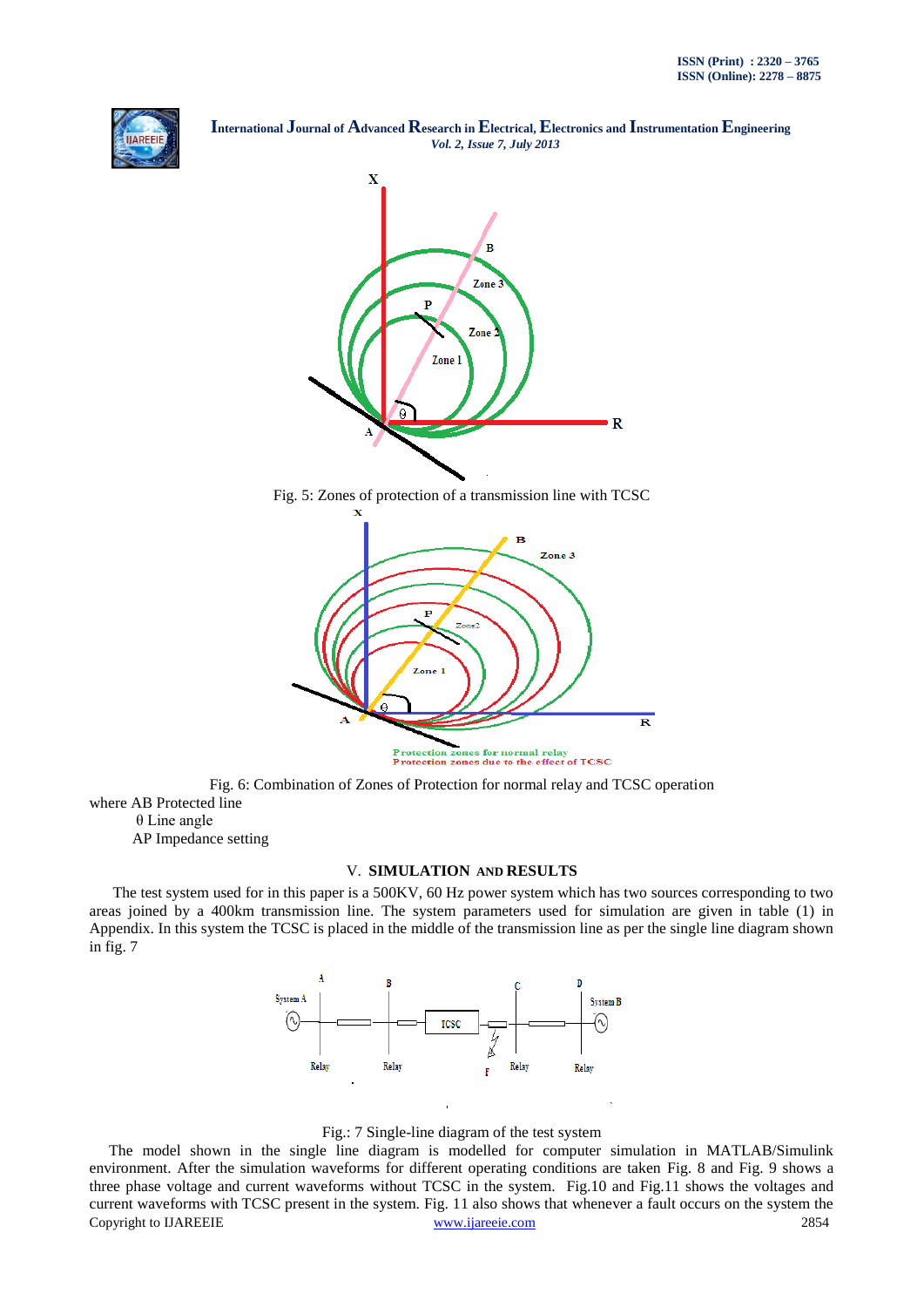

fault current increases abruptly and comes to normal condition after fault is cleared. For different test conditions voltages and current values are collected from them, by the help of fast fourier analysis tool box present in the MATLAB tool box the voltages and currents at the relay are calculated. Based up on the values of voltages and currents at different test conditions and different fault conditions impedance of that particular line section is calculated and the results are presented in table (I).



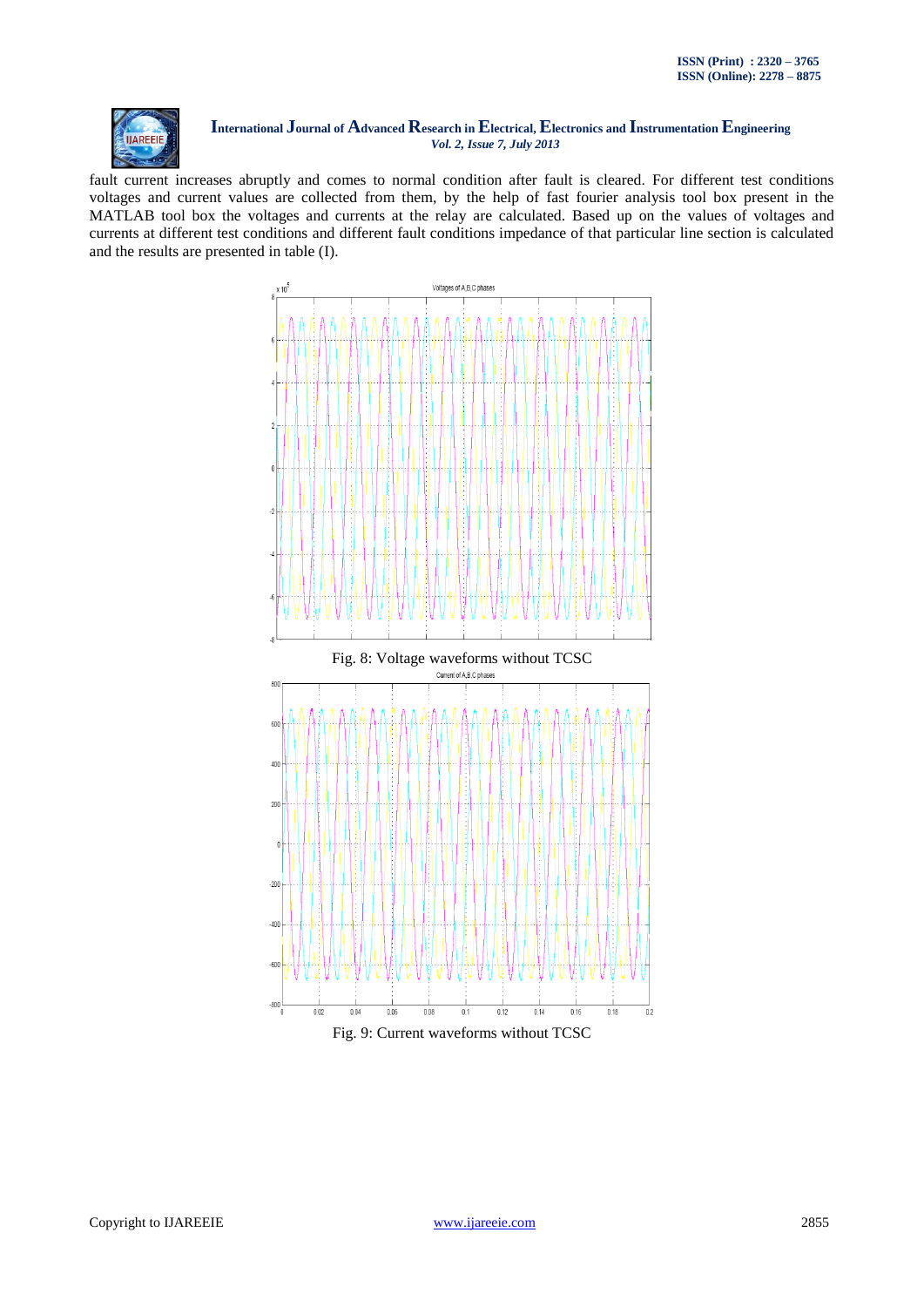



Fig. 10: Voltage waveforms with TCSC in capacitive mode of operation

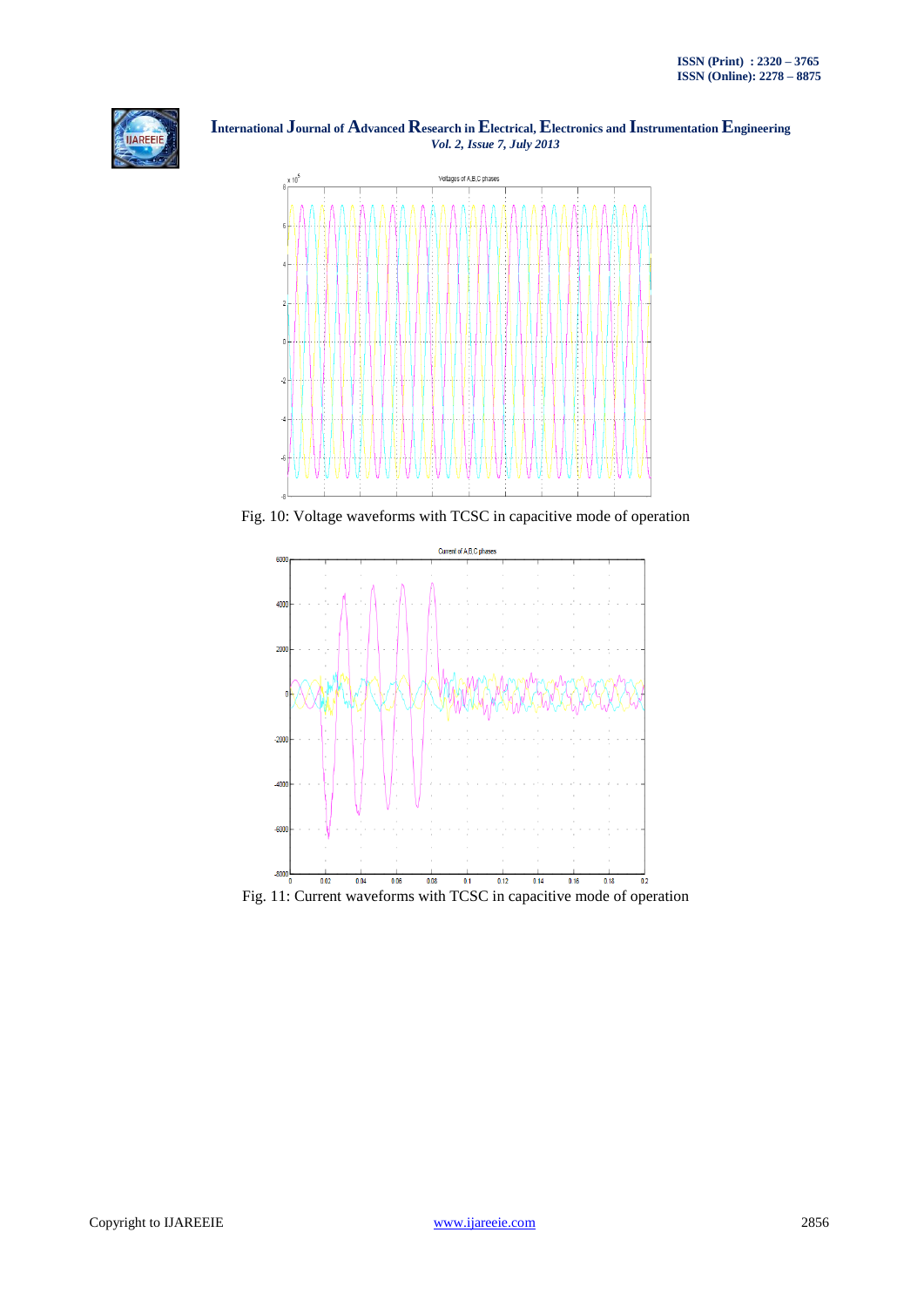

| <b>Type of</b><br>Fault | Fault<br>Point<br>in % of<br>line | <b>Impendence without TCSC in</b><br>$\Omega$ for different line sections |           |          | Impendence with TCSC in $\Omega$ for different<br>line sections<br>$\alpha = 70^{\circ}$ |          |                |
|-------------------------|-----------------------------------|---------------------------------------------------------------------------|-----------|----------|------------------------------------------------------------------------------------------|----------|----------------|
|                         |                                   | AB                                                                        | <b>BC</b> | CD       | AB                                                                                       | BC       | CD             |
| L-L-L Fault             | 90%                               | $\overline{a}$                                                            | 112.0274  | --       | --                                                                                       | 61.7669  | $\overline{a}$ |
| L-L Fault               | 90%                               | --                                                                        | 135.2136  | --       | --                                                                                       | 71.7293  | --             |
| L-G Fault               | 90%                               | $-$                                                                       | 383.3196  |          |                                                                                          | 267.2748 |                |
| L-L-L Fault             | 85%                               | 54.6938                                                                   | 105.3275  | 52.1208  | 52.1317                                                                                  | 59.6032  | 43.1282        |
| L-L Fault               | 85%                               | 59.8134                                                                   | 126.9644  | 135.2136 | 60.3985                                                                                  | 69.1844  | 51.4553        |
| L-G Fault               | 85%                               | 118.0037                                                                  | 367.1406  | 407.9256 | 123.3292                                                                                 | 253.9629 | 336.2055       |
| L-L-L Fault             | 80%                               | 49.0294                                                                   | 112.0274  | 51.3222  | 49.0249                                                                                  | 55.8658  | 40.7595        |
| L-L Fault               | 80%                               | 56.2036                                                                   | 135.2136  | 63.9664  | 56.7585                                                                                  | 64.3762  | 48.8305        |
| L-G Fault               | 80%                               | 110.6660                                                                  | 383.0049  | 402.1007 | 114.7544                                                                                 | 230.8609 | 323.4493       |
| L-L-L Fault             | 70%                               | 42.8534                                                                   | 105.3259  | 44.1768  | 42.8902                                                                                  | 53.0622  | 35.1386        |
| L-L Fault               | 70%                               | 49.0294                                                                   | 126.9644  | 55.0764  | 49.4169                                                                                  | 61.9795  | 41.8215        |
| L-G Fault               | 70%                               | 96.1361                                                                   | 366.8508  | 391.3907 | 99.2852                                                                                  | 207.4894 | 312.2703       |
| L-L-L Fault             | 60%                               | 36.7180                                                                   | 100.2228  | 37.4306  | 36.7180                                                                                  | 51.8518  | 29.6686        |
| L-L Fault               | 60%                               | 41.8844                                                                   | 120.4284  | 46.5251  | 42.2025                                                                                  | 60.8375  | 35.4104        |
| L-G Fault               | 60%                               | 81.8226                                                                   | 351.0993  | 379.7783 | 84.1352                                                                                  | 184.615  | 301.2829       |
| L-L-L Fault             | 50%                               | 30.5871                                                                   | 92.8484   | 31.0369  | 30.5871                                                                                  | 52.6750  | 24.4962        |
| L-L Fault               | 50%                               | 34.8016                                                                   | 111.2413  | 38.3350  | 35.0210                                                                                  | 61.9640  | 29.2040        |
| L-G Fault               | 50%                               | 67.7183                                                                   | 335.1488  | 368.2882 | 69.3043                                                                                  | 162.6950 | 290.0552       |

#### Table: I. Impedance values with TCSC in the middle of the line

Table: II Protection behaviour of the relay in the particular line section

| Type of     | Fault   | Trip/No Trip of the relay based on |      |      |  |
|-------------|---------|------------------------------------|------|------|--|
| Fault       | Point   | impendence calculated              |      |      |  |
|             | in % of | AB                                 | ВC   | CD   |  |
|             | line    |                                    |      |      |  |
| L-L-L Fault | 90%     |                                    | Trip |      |  |
| L-L Fault   | 90%     |                                    | Trip |      |  |
| L-G Fault   | 90%     | --                                 | Trip | --   |  |
| L-L-L Fault | 85%     | No Trip                            | Trip | Trip |  |
| L-L Fault   | 85%     | No Trip                            | Trip | Trip |  |
| L-G Fault   | 85%     | No Trip                            | Trip | Trip |  |
| L-L-L Fault | 80%     | Trip                               | Trip | Trip |  |
| L-L Fault   | 80%     | Trip                               | Trip | Trip |  |
| L-G Fault   | 80%     | Trip                               | Trip | Trip |  |
| L-L-L Fault | 70%     | Trip                               | Trip | Trip |  |
| L-L Fault   | 70%     | Trip                               | Trip | Trip |  |
| L-G Fault   | 70%     | Trip                               | Trip | Trip |  |
| L-L-L Fault | 60%     | Trip                               | Trip | Trip |  |
| L-L Fault   | 60%     | Trip                               | Trip | Trip |  |
| L-G Fault   | 60%     | Trip                               | Trip | Trip |  |
| L-L-L Fault | 50%     | Trip                               | Trip | Trip |  |
| L-L Fault   | 50%     | Trip                               | Trip | Trip |  |
| L-G Fault   | 50%     | Trip                               | Trip | Trip |  |

 Based on the results of table (I) the relay present for protection of that particular zone sends a wrong trip signal which is shown in table (II). As we already discussed in introduction that due to the introduction of TCSC there is a problem for protection circuit which has to be corrected, this change in impedance is corrected with the help of Artificial Neural Network.

 The training cases used for the training of the ANN are generated using MATLAB/Simulink test system shown in fig. 7 for various kinds of faults (LLL-Fault, LL-Fault and LG-Fault) fault location (90%, 85%, 80%, 70%, 60% and 50% length of line) and with different firing angles of TCSC (60°, 63°, 65°, 68° and 70°), with all the above different training cases different training vectors were collected at a sampling rate of 16 samples/cycle. The inputs given for the training of ANN are voltage, current of the relay location and firing angle at which TCSC is operating. The output expected from the ANN system is trip or a no trip signal to the circuit breaker in the form of  $[0\ 0\ 0\ 1\ 1\ 1\ 1]$ . ANN uses back- propagation algorithm for its training purpose and the number of neurons in the hidden layer is decided based on the trial and error method. In the present problem based on the trial and error method we come to the conclusion that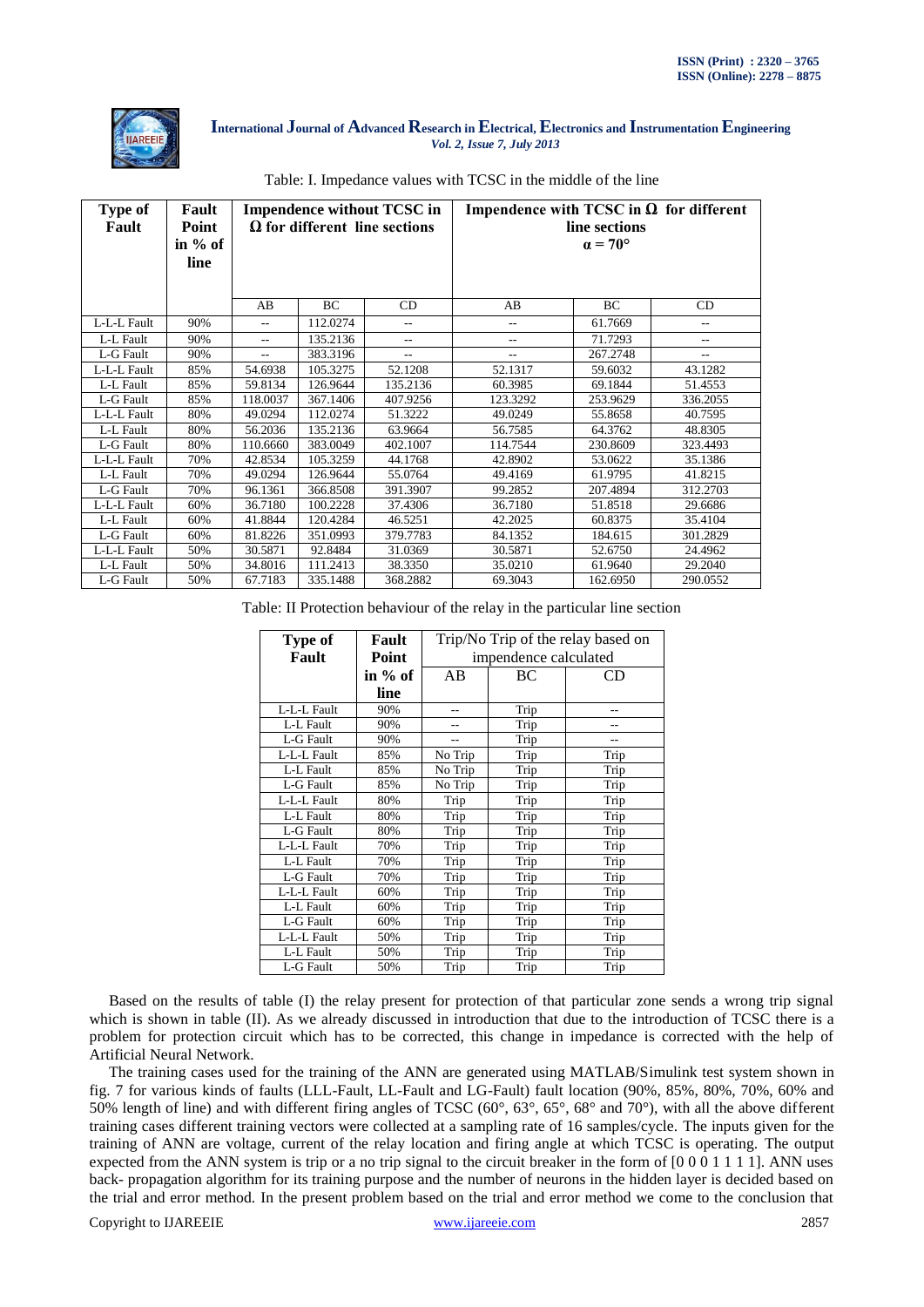

with 10 neurons in the hidden layer gives better results. The results for expected output and the output obtained after training are compared as shown in table (III). The results for expected output and the output obtained after training are compared with the help of bar graph for better understanding as shown in Fig. 12.

Table: III Comparison of Output of Conventional Relay Output with ANN output

| Expected | Conventional        | Output of    |
|----------|---------------------|--------------|
| Output   | <b>Relay Output</b> | <b>ANN</b>   |
| of ANN   |                     | <b>Based</b> |
| Network  |                     | Relay        |
|          |                     | 0.0566915    |
| 0        |                     | 0.0467832    |
|          |                     | 0.0477842    |
|          |                     | 0.99997      |
|          |                     | 0.95266      |
|          |                     | 0.99999      |
|          |                     | 0.99996      |



Fig. 12: Bar Graph showing Comparison of Output of Conventional Relay Output with ANN output

## VI.**CONCLUSION**

 The introduction of TCSC has advantages like improvement in stability; enhanced active power transfer capability but it creates certain problems to conventional distance protection scheme when used by transmission lines as there is a change in the apparent impedance measured by the relay. The results obtained from simulation for different types of faults and different operating points (with firing angles  $\alpha = 60^{\circ}$  to 70°) of TCSC. They indicate that presences of TCSC when operating in capacitive mode have changed the impedance measured by the relays used by the protection system, which caused mal operations (like over reach) of protective relay. This mal operation is avoided by ANN trained by Back Propagation Algorithm. ANN based relay gives promising results (for tripping condition (0, 1)) compared to conventional relay with the presences of TCSC. The fault distance can also be obtained with the above network by selecting proper training pairs which will be presented in future work.